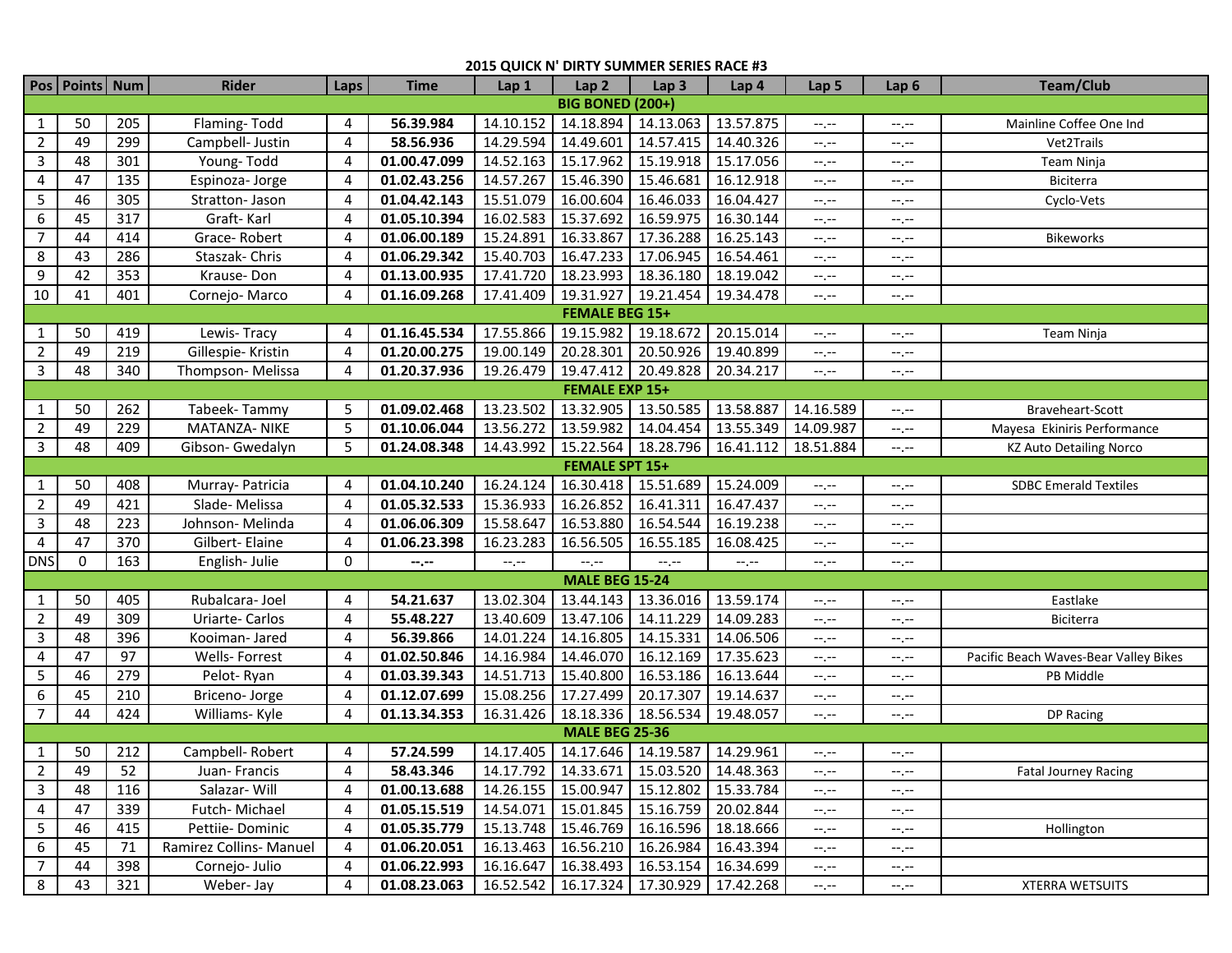## **2015 QUICK N' DIRTY SUMMER SERIES RACE #3**

|                       | Pos Points Num |     | <b>Rider</b>         | Laps           | <b>Time</b>                                                                          | Lap 1               | Lap <sub>2</sub>                  | Lap <sub>3</sub>                  | Lap <sub>4</sub>    | Lap <sub>5</sub>                                                      | Lap 6       | <b>Team/Club</b>     |
|-----------------------|----------------|-----|----------------------|----------------|--------------------------------------------------------------------------------------|---------------------|-----------------------------------|-----------------------------------|---------------------|-----------------------------------------------------------------------|-------------|----------------------|
| 9                     | 42             | 373 | Hunter-Mitch         | 4              | 01.10.17.843                                                                         |                     |                                   | 17.02.510   18.00.083   17.56.180 | 17.19.070           | $-1$                                                                  | --.--       |                      |
| <b>MALE BEG 37-48</b> |                |     |                      |                |                                                                                      |                     |                                   |                                   |                     |                                                                       |             |                      |
| $\mathbf{1}$          | 50             | 394 | Williams- Chad       | 4              | 01.01.43.267                                                                         | 14.49.353           | 15.22.424 15.50.744               |                                   | 15.40.746           | --.--                                                                 | $-1, -1$    |                      |
| $\overline{2}$        | 49             | 376 | San Jose-Ralf        | 4              | 01.01.53.903                                                                         | 14.40.428           | 15.23.915                         | 16.30.763                         | 15.18.797           | $-1$                                                                  | $-1, -1$    |                      |
| 3                     | 48             | 411 | Mortz-Steve          | 4              | 01.02.26.925                                                                         | 14.54.835           | 15.07.818                         | 16.10.996                         | 16.13.276           | $-1, -1$                                                              | $-1, -1$    |                      |
| $\overline{4}$        | 47             | 403 | Wirdeman-Oscar       | $\overline{4}$ | 01.02.43.971                                                                         | 16.03.257           | 15.37.290                         | 15.46.224                         | 15.17.200           | $-1, -1$                                                              | $-1, -1$    |                      |
| 5                     | 46             | 195 | Ford-Terry           | 4              | 01.05.19.936                                                                         | 16.10.030           | 16.30.625                         | 16.41.255                         | 15.58.026           | $-1, -1$                                                              | $-1$ , $-1$ |                      |
| 6                     | 45             | 261 | Altstatt-Jason       | $\overline{4}$ | 01.06.18.864                                                                         | 16.05.277           | 16.31.626                         | 16.47.256                         | 16.54.705           | $\rightarrow$ , $\rightarrow$                                         | $-1, -1$    | <b>Inkys Bikes</b>   |
| $\overline{7}$        | 44             | 412 | Walsh-Dan            | 4              | 01.10.45.784                                                                         |                     | 16.26.736 17.49.457               | 18.21.761                         | 18.07.830           | $-1, -1$                                                              | --.--       | Alias                |
| 8                     | 43             | 422 | Forsrich-Chris       | 4              | 01.10.52.169                                                                         |                     | 16.03.636 17.11.830               | 17.54.757                         | 19.41.946           | $-1$                                                                  | --.--       |                      |
| 9                     | 42             | 101 | Yates-Joey           | 4              | 01.13.14.145                                                                         | 17.11.923           | 18.50.740                         | 18.38.655                         | 18.32.827           | $-1$                                                                  | --.--       |                      |
| 10                    | 41             | 247 | Young-Brad           | $\overline{4}$ | 01.17.09.942                                                                         | 18.31.874           | 19.18.322                         | 18.57.205                         | 20.22.541           | $-1$ . $-1$                                                           | --.--       |                      |
| 11                    | 40             | 326 | DeGuzman-Nelson      | 4              | 01.19.10.468                                                                         | 18.51.642           | 18.45.419                         | 19.49.012                         | 21.44.395           | $-1$ . $-1$                                                           | $-1$        |                      |
| <b>DNF</b>            | $\Omega$       | 402 | <b>Gustin-Brent</b>  | $\mathbf{3}$   | 53.03.167                                                                            | 16.09.947           | 17.10.633                         | 19.42.587                         | $-1, -1$            | $-1$ . $-1$                                                           | --.--       |                      |
| <b>DNS</b>            | 0              | 218 | Gagnon-Scott         | 0              | --.--                                                                                | $-1, -1$            | $-1, -1$                          | $-1, -1$                          | $-1, -1$            | $-1$ . $-1$                                                           | $-1, -1$    |                      |
| <b>DNS</b>            | $\mathbf 0$    | 397 | Gomez-Ibarra- Fabian | 0              | $-1 - 1 - 1 = 0$                                                                     | $-1, -1$            | $-1, -1$                          | $-1, -1$                          | $-1, -1$            | $-1, -1$                                                              | $-1, -1$    |                      |
| MALE BEG 49+          |                |     |                      |                |                                                                                      |                     |                                   |                                   |                     |                                                                       |             |                      |
| $\mathbf{1}$          | 50             | 404 | Turner-Mitch         | 4              | 01.01.28.857                                                                         | 15.17.784           | 15.15.283                         | 15.28.234                         | 15.27.556           | --.--                                                                 | --.--       | <b>TASCO</b>         |
| $\overline{2}$        | 49             | 96  | Wells-David          | 4              | 01.08.07.405                                                                         | 16.32.926           | 16.53.211                         | 17.18.859                         | 17.22.409           | $-1$                                                                  | --.--       | Pacifc Beach Waves   |
| $\mathbf{3}$          | 48             | 277 | De Laurentis-Dino    | 4              | 01.09.45.539                                                                         | 16.45.182           | 16.56.647                         | 17.17.944                         | 18.45.766           | $-1$                                                                  | --.--       | Team RWB Loaded      |
| 4                     | 47             | 243 | Tompkins-Rod         | 4              | 01.10.57.968                                                                         | 16.00.286           | 17.47.006                         | 18.40.398                         | 18.30.278           | $-1$                                                                  | --.--       |                      |
| 5                     | 46             | 56  | Magill- James        | 4              | 01.13.40.777                                                                         | 18.19.375           | 18.11.854                         | 18.45.589                         | 18.23.959           | $-1, -1$                                                              | --.--       | Team Ninja           |
| <b>DNS</b>            | 0              | 228 | Maners-Michael       | 0              | $-1 - 1 - 1 = 0$                                                                     | $-1$                | $-1$ .                            | $\leftarrow$ , $\leftarrow$       | $-1, -1$            | $-1$ . $-1$                                                           | --.--       |                      |
|                       |                |     |                      |                |                                                                                      |                     | <b>MALE EXP 15-24</b>             |                                   |                     |                                                                       |             |                      |
| $\mathbf{1}$          | 50             | 285 | Cruz Cornejo- Ivan   | 6              | 01.10.21.460                                                                         | 11.26.583           | 11.31.318 11.48.521               |                                   | 12.12.435           | 11.47.673                                                             | 11.34.930   | Biciterra            |
| $\overline{2}$        | 49             | 260 | Doyle-Kyle           | 6              | 01.17.33.064                                                                         | 12.13.840           | 12.47.562                         | 12.44.901                         | 12.54.123           | 13.12.941                                                             | 13.39.697   | <b>Better Buzz</b>   |
| $\mathbf{3}$          | 48             | 400 | Joye-Cameron         | 6              | 01.26.58.587                                                                         | 12.13.354           |                                   | 18.09.093 17.31.352               | 12.34.260 13.10.364 |                                                                       | 13.20.164   |                      |
| $\overline{4}$        | 47             | 375 | Weiss-Hunter         | 6              | 01.31.43.457                                                                         | 11.37.628           |                                   | 12.17.175   12.18.708             | 12.54.657 29.18.926 |                                                                       | 13.16.363   | <b>UCC Cyclery</b>   |
|                       |                |     |                      |                |                                                                                      |                     | <b>MALE EXP 25-36</b>             |                                   |                     |                                                                       |             |                      |
| $\mathbf{1}$          | 50             | 172 | Scarbrough-Brian     | 6              | 01.10.20.195                                                                         | 11.26.915           |                                   | 11.30.465 11.48.735               | 12.12.317           | 11.47.609                                                             | 11.34.154   | Spy-Giant-Baghouse   |
| $\overline{2}$        | 49             | 94  | Weigle-Marcus        | 6              | 01.14.20.363                                                                         | 11.48.143           | 12.05.774                         | 12.04.887                         | 12.27.512           | 12.46.575                                                             | 13.07.472   | Ninja-Zumwalts       |
| $\mathbf{3}$          | 48             | 363 | Lara-Jordan          | 6              | 01.15.55.713                                                                         |                     | 11.49.068   12.32.748   12.48.440 |                                   | 12.55.348 12.56.384 |                                                                       | 12.53.725   | <b>TASCO</b>         |
|                       |                |     |                      |                |                                                                                      |                     | <b>MALE EXP 37-48</b>             |                                   |                     |                                                                       |             |                      |
| $\mathbf{1}$          | 50             | 315 | Mora-Cesar           | 6              | 01.12.56.140                                                                         | 11.51.272           |                                   | 12.06.311 11.57.664               | 12.17.451 12.15.745 |                                                                       | 12.27.697   | Sun Coast Velo       |
| $\overline{2}$        | 49             | 278 | Painting-Mark        | 6              | 01.15.55.238                                                                         | 11.54.033 12.33.931 |                                   | 12.43.289 12.55.876 12.50.807     |                     |                                                                       | 12.57.302   | 3B Yoga              |
| $\mathbf{3}$          | 48             | 125 | Meyer-Jeff           | 6              | 01.25.14.000   13.22.160   14.12.660   13.43.265   14.16.100   14.45.059   14.54.756 |                     |                                   |                                   |                     |                                                                       |             | Team Ninja BRL Bikes |
| 4                     | 47             | 344 | Henry-Michael        | 6              | 01.27.47.777                                                                         |                     |                                   |                                   |                     | 13.40.410   14.17.879   14.35.985   15.09.670   14.55.310   15.08.523 |             | Team Ninja           |
| MALE EXP 49+          |                |     |                      |                |                                                                                      |                     |                                   |                                   |                     |                                                                       |             |                      |
| $\mathbf{1}$          | 50             | 15  | Bienias-Rick         | 6              | 01.10.20.433                                                                         |                     |                                   | 11.27.178 11.29.563 11.48.827     | 12.12.851 11.47.075 |                                                                       | 11.34.939   | Descenders           |
| $\overline{2}$        | 49             | 310 | Nichols-Martin       | 6              | 01.18.49.317                                                                         |                     |                                   | 12.35.122   12.49.847   13.01.881 | 13.15.582 13.39.203 |                                                                       | 13.27.682   | North of the Border  |
| $\mathbf{3}$          | 48             | 28  | dodero-deron         | 6              | 01.19.11.618                                                                         |                     |                                   | 12.34.747   13.13.686   13.25.804 | 13.16.734 13.04.005 |                                                                       | 13.36.642   | Swamis               |
| 4                     | 47             | 208 | Berry-James          | 6              | 01.23.37.426                                                                         |                     |                                   | 13.54.376   12.52.229   13.50.867 | 13.55.246 14.50.009 |                                                                       | 14.14.699   | Cal Coast Bikes      |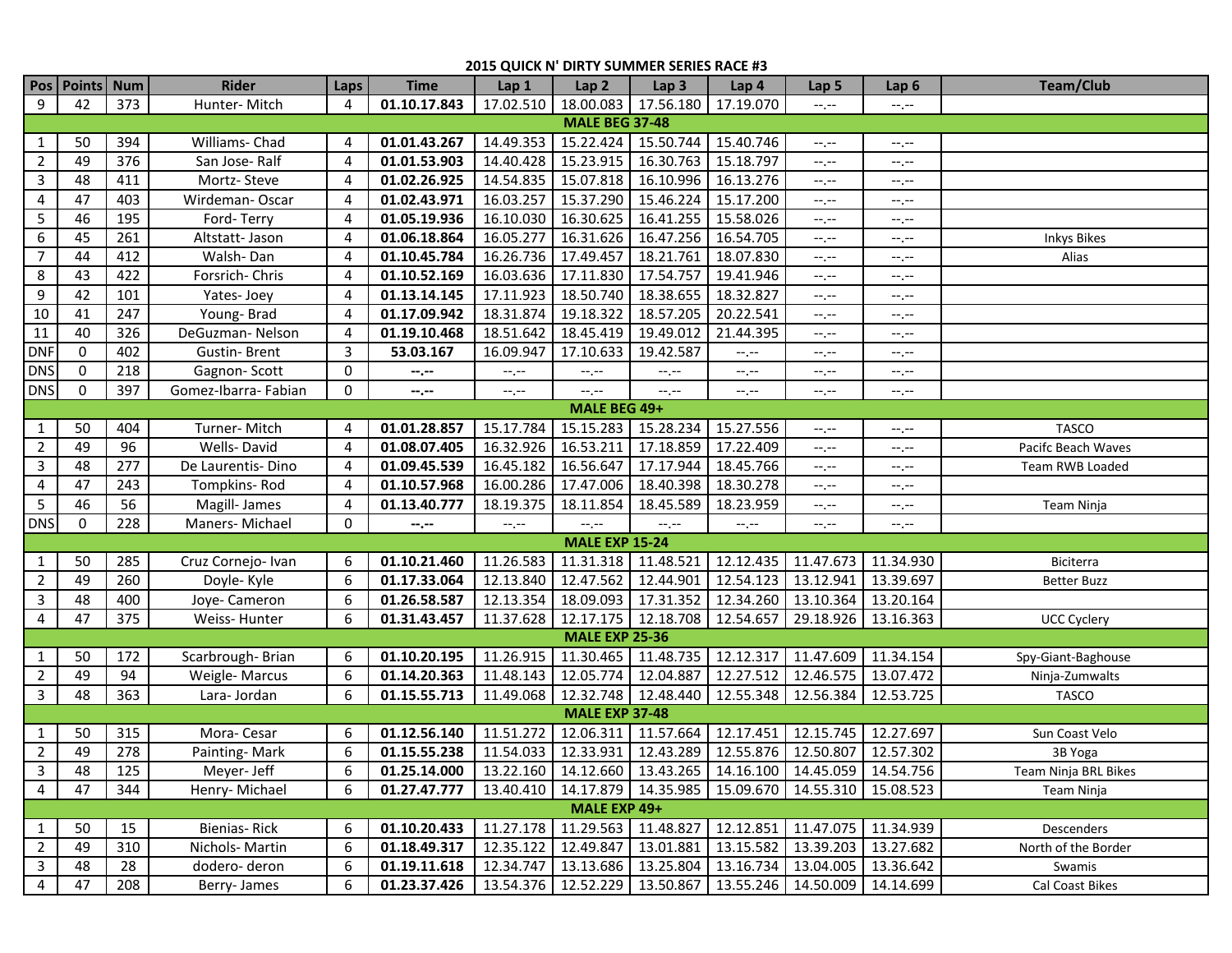## **2015 QUICK N' DIRTY SUMMER SERIES RACE #3**

|                       | Pos   Points   Num |     | <b>Rider</b>         | Laps | <b>Time</b>  | Lap 1     | Lap <sub>2</sub>                                          | Lap <sub>3</sub>                              | Lap 4               | Lap <sub>5</sub> | Lap 6       | <b>Team/Club</b>              |
|-----------------------|--------------------|-----|----------------------|------|--------------|-----------|-----------------------------------------------------------|-----------------------------------------------|---------------------|------------------|-------------|-------------------------------|
| <b>DNS</b>            | $\Omega$           | 304 | Healey- Jeff         | 0    | $-2 - 1$     | $-1, -1$  | $-1, -1$                                                  | $-1, -1$                                      | $-1, -1$            | $-1$ , $-1$      | $-1, -1$    |                               |
| <b>MALE SPT 15-24</b> |                    |     |                      |      |              |           |                                                           |                                               |                     |                  |             |                               |
| 1                     | 50                 | 49  | Hughes-Jon           | 5    | 01.06.39.239 | 13.21.183 | 13.17.107                                                 | 13.13.983                                     | 13.16.526           | 13.30.440        | $-1, -1$    | HT Bikes                      |
| $\overline{2}$        | 49                 | 366 | <b>Wagner-Travis</b> | 5    | 01.07.09.485 | 12.57.853 | 13.09.474                                                 | 13.31.389                                     | 13.40.926           | 13.49.843        | $-1, -1$    |                               |
| $\mathbf{3}$          | 48                 | 93  | Weigle- Christopher  | 5    | 01.08.44.679 | 13.32.348 | 13.39.859                                                 | 13.30.455                                     | 13.50.415           | 14.11.602        | $-1, -1$    | Zumwalts-Ninja                |
| 4                     | 47                 | 258 | Arcidiacono- Skylar  | 5    | 01.10.38.614 | 14.04.058 | 14.11.139                                                 | 14.20.130                                     | 14.04.232           | 13.59.055        | --.--       | <b>Intense Bomers</b>         |
| $5\phantom{.0}$       | 46                 | 204 | Abrantes-Jacob       | 5    | 01.10.47.797 | 14.01.537 | 14.16.137                                                 | 14.09.669                                     | 14.26.272           | 13.54.182        | $-1$ , $-1$ | <b>Hollands Bicycles</b>      |
| 6                     | 45                 | 350 | Werner- Matthew      | 5    | 01.12.26.170 | 14.29.765 | 14.44.280                                                 | 14.32.185                                     | 14.18.460           | 14.21.480        | --.--       | <b>SDBC-Emerald Textiles</b>  |
| $\overline{7}$        | 44                 | 387 | Clapper-Andrew       | 5    | 01.16.56.490 | 15.02.732 | 15.01.184                                                 | 15.24.133                                     | 15.39.966           | 15.48.475        | --.--       |                               |
| 8                     | 43                 | 418 | De Los Santos-Saul   | 5    | 01.17.00.332 | 17.05.670 | 14.59.694                                                 | 14.48.350                                     | 14.48.469           | 15.18.149        | --.--       |                               |
| 9                     | 42                 | 395 | Sestak-Zachery       | 5    | 01.17.59.912 | 13.55.083 | 15.09.048                                                 | 15.27.153                                     | 17.05.533           | 16.23.095        | --.--       |                               |
| 10                    | 41                 | 413 | Ellsworth-Hayden     | 5    | 01.58.27.457 | 13.40.008 | 13.54.692                                                 | 12.59.847                                     | 43.05.161           | 34.47.749        | --.--       | RHS MTB Team                  |
| <b>DNF</b>            | $\mathbf 0$        | 417 | De Los Santos-Seth   | 4    | 01.18.45.453 | 21.10.099 | 18.43.132                                                 | 19.16.712                                     | 19.35.510           | $-1$             | --.--       |                               |
| <b>DNS</b>            | $\mathbf 0$        | 407 | Trejo-Spencer        | 0    | --.--        | $-1, -1$  | $-1, -1$                                                  | $-1, -1$                                      | $-1, -1$            | $-1, -1$         | $-1, -1$    | Eastlake                      |
| <b>MALE SPT 25-36</b> |                    |     |                      |      |              |           |                                                           |                                               |                     |                  |             |                               |
| 1                     | 50                 | 389 | TOPETE JR.- JESUS    | 5    | 01.04.20.694 | 12.50.900 | 13.01.962                                                 | 12.38.528                                     | 12.58.418           | 12.50.886        | $-1, -1$    | <b>BICITERRA</b>              |
| $\overline{2}$        | 49                 | 234 | Oswald-Jake          | 5    | 01.06.30.272 | 12.34.607 | 13.02.369                                                 | 13.20.243                                     | 13.55.491           | 13.37.562        | $-1$        | North of The Border Bikes     |
| $\mathbf{3}$          | 48                 | 283 | Rodriguez- Gilberto  | 5    | 01.08.39.317 | 13.13.718 | 13.34.265                                                 | 14.07.214                                     | 13.47.519           | 13.56.601        | --.--       | Mix Speed                     |
| 4                     | 47                 | 392 | Winther-Cale         | 5    | 01.09.46.842 | 13.32.243 | 13.44.594                                                 | 14.03.569                                     | 14.23.301           | 14.03.135        | $-1, -1$    | Team Pegasus                  |
| 5                     | 46                 | 281 | Sinclair-Alton       | 5    | 01.13.09.346 | 14.45.674 | 14.35.755                                                 | 14.37.143                                     | 14.38.915           | 14.31.859        | $-1, -1$    | Me                            |
| 6                     | 45                 | 291 | Kurczy- Mike         | 5    | 01.15.21.873 | 14.56.243 | 14.35.816                                                 | 14.57.596                                     | 15.12.257           | 15.39.961        | $-1, -1$    |                               |
| $\overline{7}$        | 44                 | 230 | Maytorena- Felipe    | 5    | 01.25.17.916 | 15.21.323 | 17.03.240                                                 | 16.24.020                                     | 17.24.990           | 19.04.343        | --.--       |                               |
| <b>DNF</b>            | $\mathbf 0$        | 371 | Hollington-Ryan      | 4    | 01.06.39.177 | 16.00.268 | 16.41.137                                                 | 16.59.671                                     | 16.58.101           | $-1, -1$         | --.--       | Adventure 16                  |
|                       |                    |     |                      |      |              |           | <b>MALE SPT 37-48</b>                                     |                                               |                     |                  |             |                               |
| 1                     | 50                 | 319 | Velez-Jose           | 5    | 01.04.43.517 | 12.42.636 |                                                           | 12.57.712 13.00.949                           | 13.11.659           | 12.50.561        | --.--       | BiciTerra                     |
| $\overline{2}$        | 49                 | 62  | Ohrmund-Steve        | 5    | 01.04.43.700 | 12.43.028 | 12.51.354                                                 | 13.02.929                                     | 13.14.079           | 12.52.310        | $-1, -1$    | Oso Loco-North of the Border  |
| $\mathbf{3}$          | 48                 | 259 | Laubscher- Jeff      | 5    | 01.09.09.315 | 13.42.657 | 13.33.599                                                 | 13.59.033                                     | 14.02.380           | 13.51.646        | $-1, -1$    |                               |
| 4                     | 47                 | 356 | Pointer-Bill         | 5    | 01.09.26.522 | 13.09.364 | 13.57.027                                                 | 14.03.742                                     | 14.16.604           | 13.59.785        | $-1, -1$    | Smith Optics                  |
| $5\phantom{.0}$       | 46                 | 76  | Rossi-Andrea         | 5    | 01.10.06.667 | 13.29.512 | 14.07.853                                                 | 14.09.687                                     | 13.53.312           | 14.26.303        | $-1, -1$    | Moment Cycle                  |
| 6                     | 45                 | 146 | DeMaio-Robert        | 5    | 01.10.32.583 | 13.44.755 | 14.12.844                                                 | 14.38.660                                     | 14.05.180           | 13.51.144        | $-1, -1$    | Fitness Zone                  |
| $\overline{7}$        | 44                 | 399 | Miller-Nate          | 5    | 01.10.47.298 | 13.58.133 | 13.58.620                                                 | 14.22.606                                     | 14.21.274           | 14.06.665        | $-1, -1$    | <b>TASCO MTB</b>              |
| $\bf 8$               | 43                 | 287 | Payson- Eric         | 5    | 01.11.58.467 | 13.29.656 | 14.59.937                                                 | 14.55.269                                     | 14.30.588           | 14.03.017        | $-1, -1$    | Bikeman.com                   |
| 9                     | 42                 | 427 | Peel-Ronnie          | 5    | 01.12.16.875 | 14.20.494 | 14.34.881                                                 | 14.21.579                                     | 14.41.371           | 14.18.550        | $-1, -1$    | <b>TASCO</b>                  |
| $10\,$                | 41                 | 225 | Jordan-Christopher   | 5    | 01.13.27.903 | 14.38.312 | 14.43.118                                                 | 14.20.788                                     | 14.17.741           | 15.27.944        | --.--       |                               |
| 11                    | 40                 | 306 | Hiley-Damian         | 5    | 01.15.30.315 |           | 14.27.316 14.57.867                                       | 15.09.670   15.31.654   15.23.808             |                     |                  | $-1$        | Desert King                   |
| 12                    | 39                 | 338 | Thompson-Paul        | 5    | 01.16.01.294 |           | 14.34.684 14.54.605 15.28.041 15.20.623 15.43.341         |                                               |                     |                  | --.--       |                               |
| 13                    | 38                 | 221 | Haworth-Soames       | 5    | 01.17.43.177 |           | 14.22.363   15.42.020   15.45.492   16.11.569   15.41.733 |                                               |                     |                  | $-1, -1$    |                               |
| 14                    | 37                 | 337 | Marquez-Raymundo     | 5    | 01.23.26.873 |           | 16.00.403   16.45.070   16.36.340   16.53.005   17.12.055 |                                               |                     |                  | $-1, -1$    |                               |
|                       |                    |     |                      |      |              |           | MALE SPT 49+                                              |                                               |                     |                  |             |                               |
| $\mathbf{1}$          | 50                 | 330 | Espinoza- Jaime      | 5    | 01.10.12.894 | 13.34.166 |                                                           | 14.02.310 14.12.772                           | 14.09.282 14.14.364 |                  | $-1, -1$    | Biciterra                     |
| $\overline{2}$        | 49                 | 263 | Montfort-Scott       | 5    | 01.11.07.581 | 13.50.485 |                                                           | 14.17.417 14.33.116 14.22.873 14.03.690       |                     |                  | $-1, -1$    |                               |
| $\overline{3}$        | 48                 | 365 | Bacas-Ron            | 5    | 01.12.25.733 | 14.50.073 |                                                           | 14.44.280   14.33.340   13.51.185   14.26.855 |                     |                  | $-1, -1$    | Kirks Bike Shop- Blk Mtn Bike |